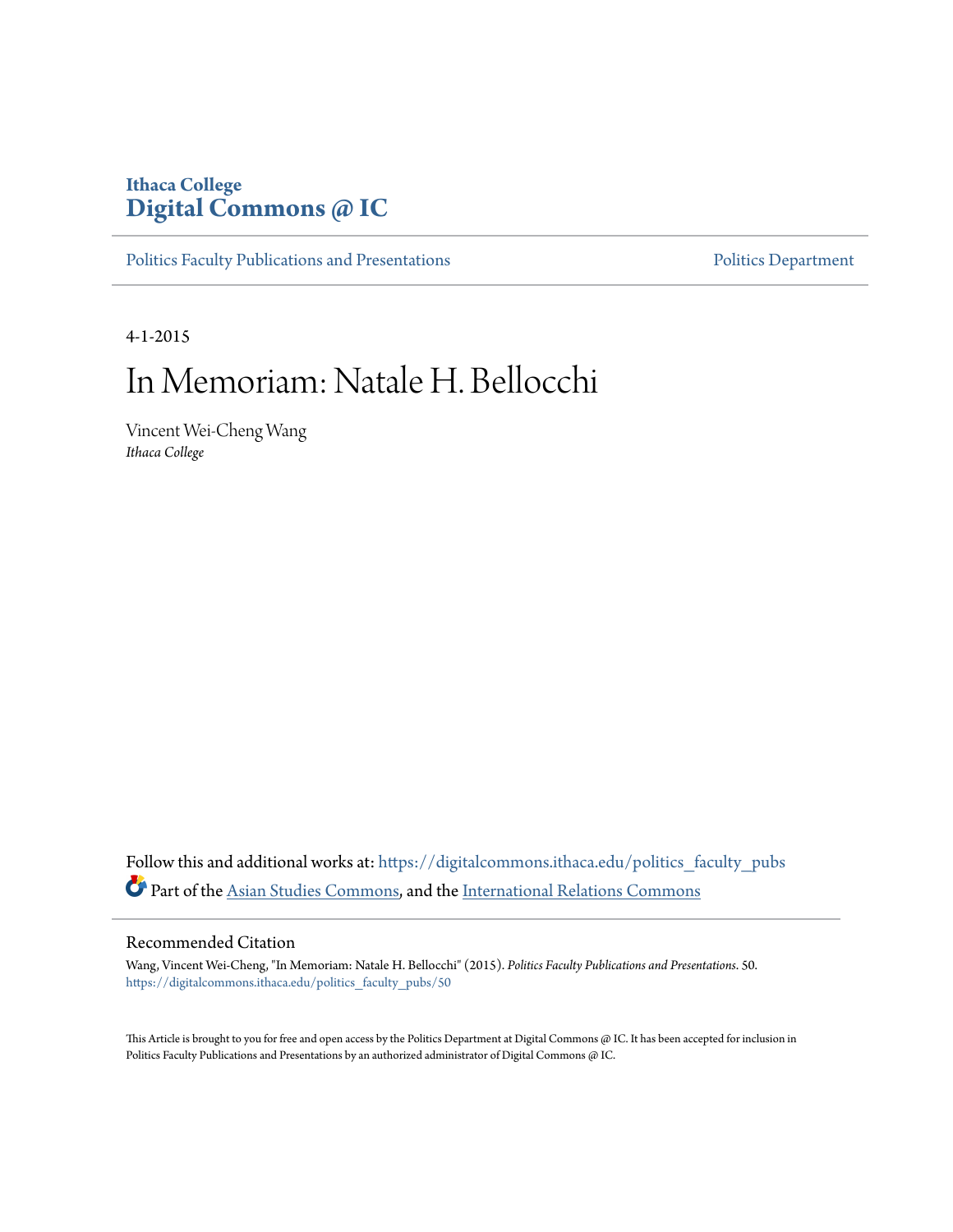# **In Memoriam**

## **Natale H. Bellocchi**

The American Association for Chinese Studies pays tribute to Natale **H.**  Bellocchi, devoted former AACS Board member and former Chairman of the American Institute in Taiwan.

Born in Little Falls, New York, Ambassador Bellocchi studied industrial management in college. After serving in the United States Army during the Korean War, he went on to receive his master's degree from the Edmund A. Walsh School of Foreign Service of Georgetown University in 1954. In 1955, he joined the United States Foreign Service and began a distinguished diplomatic career spanning four decades, with overseas assignments in Taiwan, Hong Kong, Laos, Vietnam, India, and Japan, as well as Washington appointments in the Departments of State and the Treasury. In 1985, he was appointed ambassador to Botswana and served until 1988. From 1990 to 1995, Bellocchi was chairman of the American Institute in Taiwan.

As AIT chairman, Bellocchi presided over a challenging but ultimately transformative period in U.S.-Taiwan relations. He understood the importance of democracy in bonding U.S.-Taiwan relations and the desire for the people of Taiwan to gain dignity, but had to work within the prevailing parameters at the time that had become increasingly anachronistic. The greatest challenge was managing the series of momentous events of 1994-95: former ROC president Lee Teng-hui's infamous transit visit in Hawaii in 1994, seen as a disrespectful way of treating the leader of a friendly country, the 1994 Taiwan Policy Review, the U.S. Congress's overwhelming approval of Lee's visa to visit his alma mater, Cornell University, Lee's visit, China's war games and missile tests in 1995-6, Taiwan's first direct popular presidential election in 1996, and U.S. dispatch of aircraft carrier groups to defuse the crisis. Although Bellocchi completed his service at AIT in 1995, he prophetically pointed out that the U.S. needed to update its policy in dealing with a democratic Taiwan.

In his interview for the Foreign Affairs Oral History Project by the Association for Diplomatic Studies and Training on March 21, 1995, he pointed out, ''You cannot do in a democratic Taiwan, what you could do in an authoritarian Taiwan. And what to do about that has really perplexed everyone and that exists today among the highest thinkers of these set of relationships, Mr. Kissinger included."

It's all too easy to lean on Taiwan. Bellocchi continued, "That they can easily say, 'Well Taiwan, just don't make any noise now because we've got to deal with this big fellow who is very important for us, and you know that's it in your interest, that we have a good relationship. So you just stay down, boy, and don't make any trouble."'

Bellocchi asserted that this would not be feasible anymore. "If you're a political leader and depend on votes, and the people have opinions over there-they're one of the most widely traveled people in the world, 20% of the people in Taiwan travel abroad every year ... they're really very conscious of what goes on in the world, so that makes them extremely sensitive to the